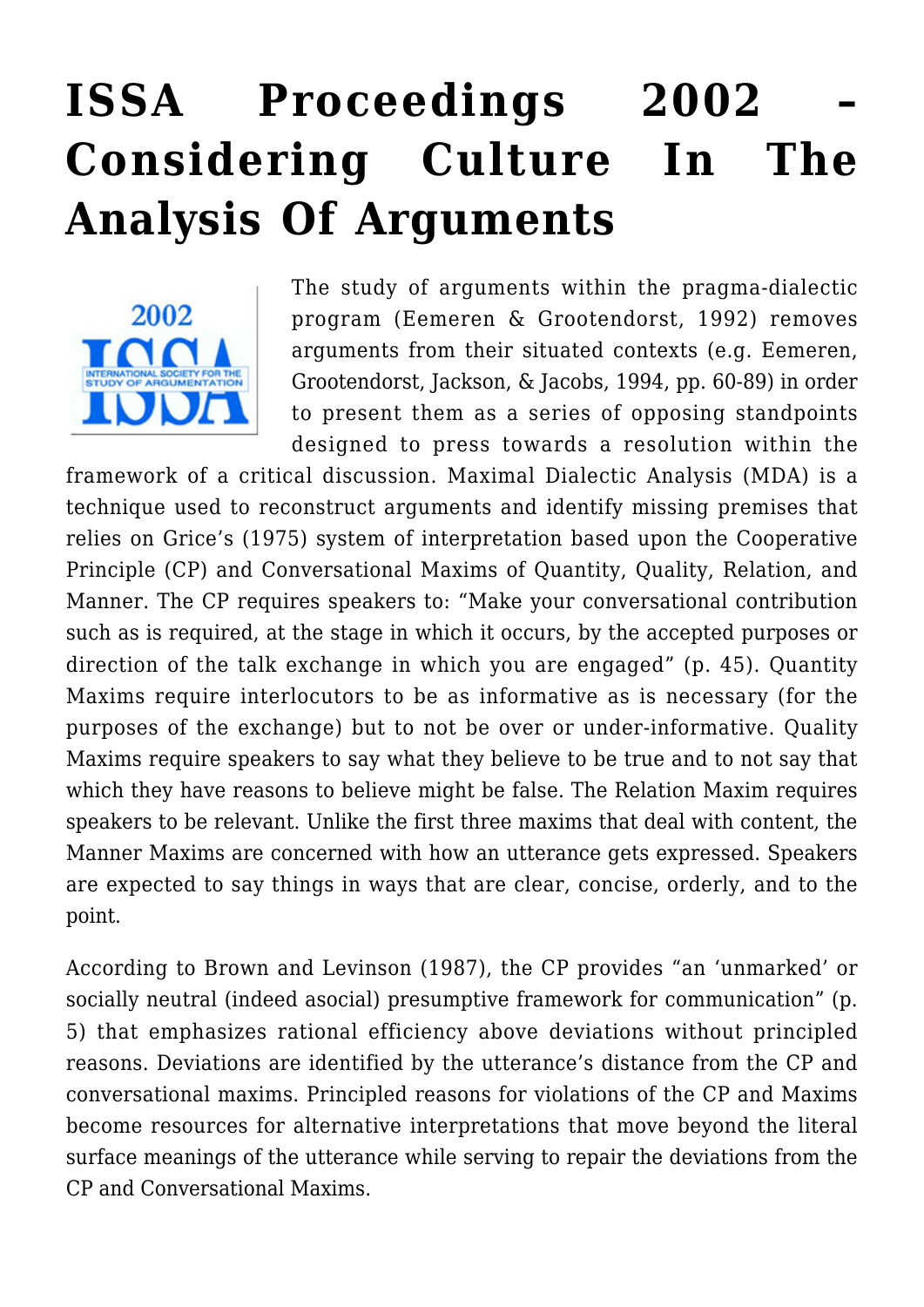The Gricean framework as a set of guiding principles seems well suited for MDA analysis of arguments made by a variety of people in a variety of situations (Eemeren, Grootendorst, Jackson, & Jacobs, 1994). However, MDA has paid attention to the maxims of quantity, quality, and relation at the expense of the manner maxim (Aldrich, 1995). How interlocutors make an utterance carries interpretive weight in addition to what is said. For this reason, analysts using MDA must be responsive to the manner maxim if overly charitable or less than charitable interpretations are to be avoided (Aldrich, 1995).

The analyst must know several things in order to use a Gricean framework effectively in the conduct of MDA. First, the underlying purposes of the talk exchange must be accessible. What will constitute a cooperative move hinges upon this knowledge. In terms of defining what it means to be cooperative, Grice indicates that conversation partners must recognize "to some extent, a common purpose or set of purposes, or at least a mutually accepted direction" (p. 45) while offering little else in the way of elaboration. MDA establishes this direction as being in the form of a critical discussion (Snoeck-Henkemans, 1992). Second, the potential pragmatic functions of each move must be recognizable in order to be evaluated against the standards provided by the CP and Conversational maxims.

Knowledge of what it means to be cooperative or to follow a maxim tends to be taken for granted in most analyses that use a Gricean interpretive system. Both the interlocutors and analysts tend to be from the same speech community and share similar knowledge and assumptions about the culture and language usage within the community. However, it must be emphasized that understanding argument at the local level of expression by engaged interlocutors requires an awareness of the normative assumptions in play (Eemeren, Grootendorst, Jackson, and Jacobs, 1993, p. 20). This is especially important when using a Gricean system of analysis. While Grice has provided analysts and users of natural language with a robust system for interpretation, it is not at all clear that the CP and especially the Conversational Maxims are (a) pan-cultural or (b) interpreted in similar ways across cultures. This problem can be illustrated in how indirection in language usage gets interpreted across different cultures.

Indirection is a key feature in politeness systems (Brown & Levinson, 1987) and as such is found within most systems of discourse. Indirection is handled quite efficiently by the Gricean system of interpretation and is a feature commonly found in speech acts such as requests which form a key component of the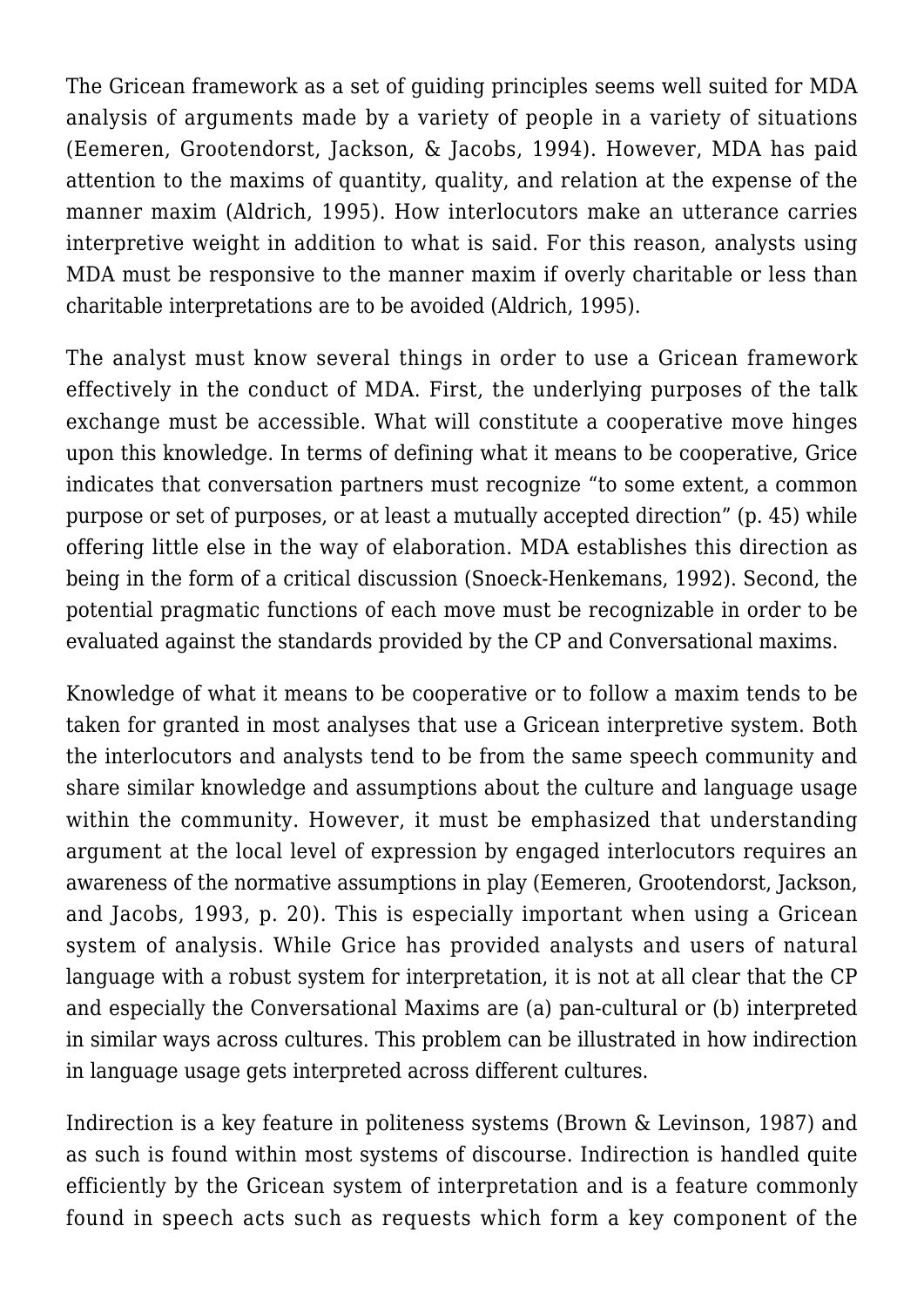constellation of speech acts (Eemeren & Grootendorst, 1992) that converge to form arguments. While indirection is managed well in the Gricean system, what the indirect use of language means and how indirection is to be interpreted is tightly bound in cultural assumptions. Indirection as evidence of cooperativeness or uncooperativeness (violation of one or more of the Conversational maxims) will be managed quite differently in the Gricean system depending upon the culture the participants and/or analyst are situated in. That the American culture values directness as is evidenced in sayings such as "Say what you mean" and "Lets get to the bottom line." Indirection used by American English speakers is often treated as a violation of the quantity maxim (failure to be as informative as is required for the talk exchange) or as a possible threat to the quality maxim (saying only what you know or believe to be true). Other cultures value indirection over direction such as Japan (Gudykunst & Kim, 1997) where a direct or "bald" and "on record" request (Brown & Levinson, 1979) would be seen as violating both the quantity and manner maxims.

Using an asocial framework in the analysis of socially contexted interaction is not problematic as long as we recognize and identify how information is interpreted within the cultural context the discourse is from. This is especially the case when engaging in the analysis of arguments across different cultures. Simultaneously, the study of arguments and argument schemes across cultures can help provide the cultural awareness necessary for understanding when an utterance is in accordance with the CP and Maxims or when the utterance becomes a violation of the same according to the prevailing cultural norms and practices. The asocial nature of the Gricean system must be combined with understanding of what constitutes principled reasoning within the context of culture if the analyst is to provide a properly charitable argument reconstruction.

The position developed to this point is that the Gricean interpretive system is well suited for MDA but needs to be sensitive to cultural norms and practices. At the same time, we've suggested that an analysis of argument schemes within a culture can provide the analyst with understanding of how cultural norms and practices affect interpretations made using MDA within a Gricean framework. These claims will be supported through an analysis of complaints made by consumers within the German and American consumer cultures.

## *Complaints*

Complaints are a specialized form of argumentation that provide an ideal means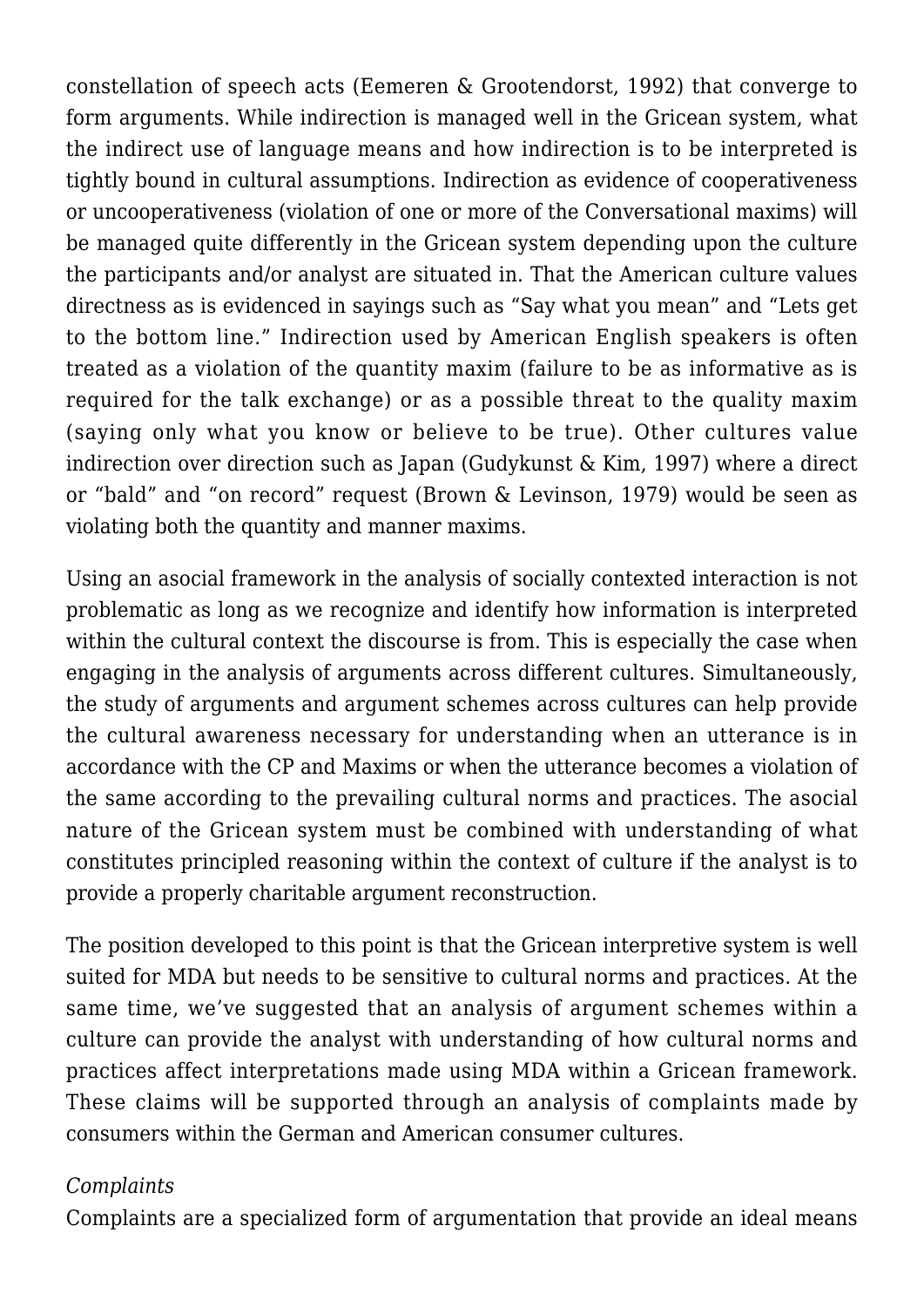to examine the relationship between culture and argumentation. In complaints, both the complainer and the target of the complaint hold competing standpoints that, if properly managed, will result in a solution satisfactory for both sides. Complaints provide a particularly useful locus for the analysis of arguments as many different elements of the speech act constellation are used in the performance of a complete complaint sequence. Equally as useful for MDA and its associated Gricean analysis are how cultural norms and preferences are given explicit expression in written and verbal complaints. This knowledge can help the MDA analyst avoid overly or underly charitable interpretations. The remainder of this work consists of an analysis of complaint letters written by German speakers and sent to offices of the Verbraucher Zentrale or consumer complaint service in Germany and complaint letters written by American English speakers and sent to offices of the Better Business Bureau in the United States.

An analysis of the German and American data sets allows us to see localized differences in how complaints are expressed by individuals writing in either German or English. Both cultural preferences and institutional preferences are also expressed in these letters. Identification of differences in the expression of acts provides the initial basis for intercultural understandings at the pragmatic level of language use and can be further used in the identification of what constitute principled reasons for the violation of maxims within a Gricean framework.

Acts of complaint are made up of at least three primary elements (Felstiner, Abel, & Sarat, 1980-81): naming, blaming, and claiming. Naming involves identifying the reason or basis for the complaint. Blaming involves the assessment of accountability or culpability. Claiming is often not done directly but involves identification of the redress that is desired by the person making the complaint.

## *Direct accusations*

Differences are readily apparent when we examine how the complaint is named or identified within the German or American data corpus. The following examples involve direct expressions of accusations made by individuals writing the Verbraucher Zentrale (DE) or to the Better Business Bureau (US). For material from the German data corpus, the translation is presented first followed by the original text in German.

*DE-5d.1*: Anywise, the period of the transfer is completely in your control.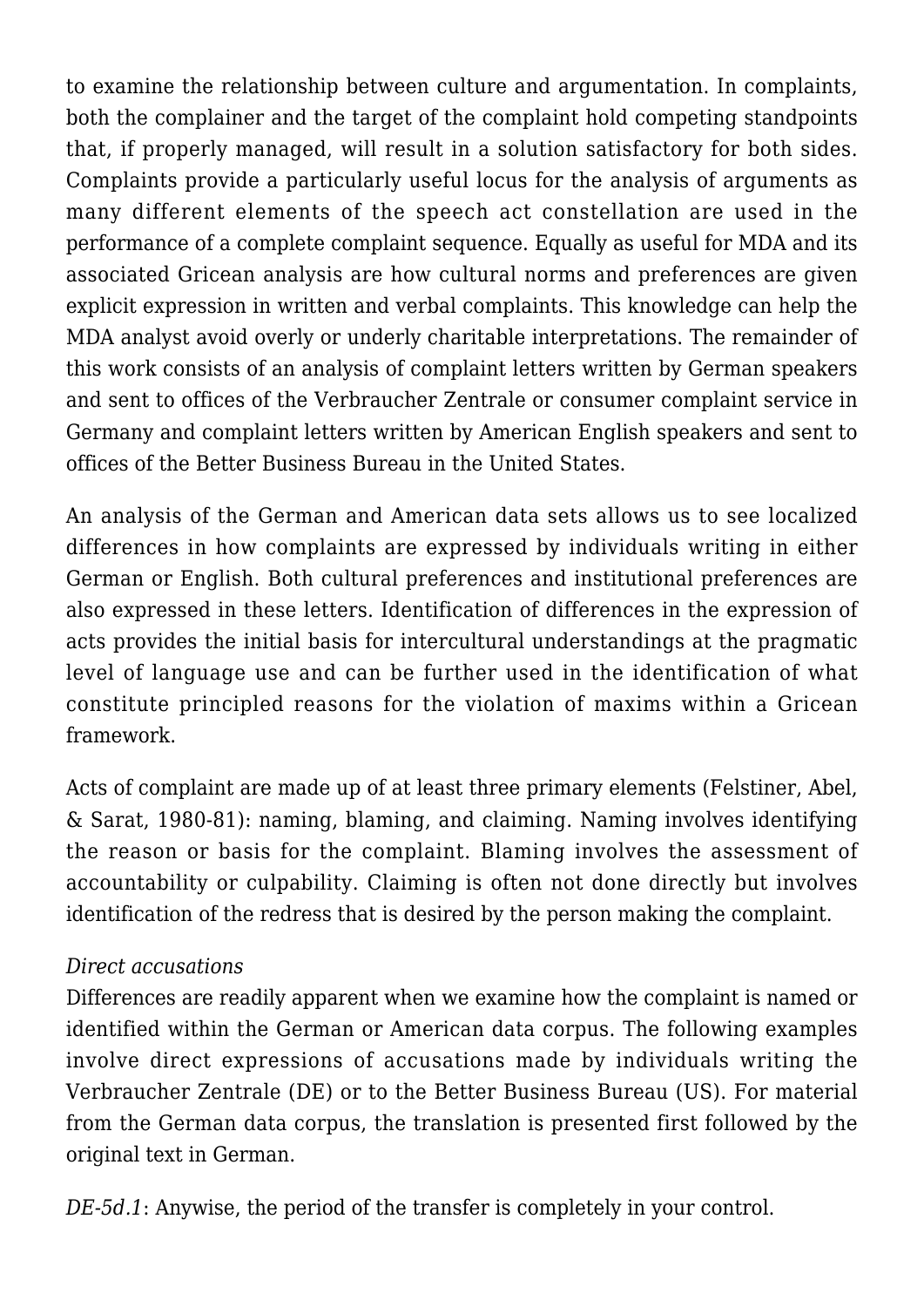*Außerdem liegt die Laufzeit der ausgehenden Überwiesungen sehr wohl in Ihrer Hand.*

*DE-37b*: The written confirmation that was initially issued weeks after consideration certainly followed so that the customer would have no possibility to be able to put in a cancellation.

*Die erst nach Wochen erteilte schriftliche Bestätigung erfolgt sicherlich wohl überlegt, damit seitens der Kunden keine Möglichkeit besteht, Widerruf einlegen zu können.*

*DE-4a*: As my bankcard was stolen and used to withdraw money, I would like to look more closely into this subject because the bank is not prepared to reimburse the stolen sum, though as far as I am concerned, the legal decision ought to be that the PIN number was obtainable by the thief only through culpable negligence.

*Da mir meine Bankcard geklaut und dann mit ihr Geld abgehoben wurde, möchte ich mich näher mit diesem Thema befassen, denn die Bank ist nich bereiut mir die abgehobenene Summe yu erstatten, da laut Gerichtsurteil die Pin nur durch grobe Fahrlässigkeit meinerseits an dem Dieb gelangt sein kann.*

*DE-5d.2*: Anyways, I am not satisfied with your answer-it is in my opinion even false.

*Außerdem befriedigen mich Ihre Antworten überhaupt nicht, sie sind m.E. sogar falsch.*

*US-3e*: I am writing to file a formal complaint against…

*US-16e*: I feel I was misrepresented by your sales person. I was flat out lied to! *US-19g*: We feel he didn't fulfill his guarantee.

*US-20d*: It was clear that I was fraudulently baited into accepting an XXXX plan that I did not want and that was not truthfully explained to me.

Accusations in German complaint letters tends to focus on identifying actions done by the target that are viewed as being wrong or somehow defective. Also directly associated with the manner in which the complaint is expressed is the element of blame or of censoring. By asserting the institution is in control of the transfer period, the writer of DE-5d.1 projects responsibility (and blame) onto the organization. The writer of DE-37b also presents an accusation that is explicitly directed against the target of the complaint. The German text contains language that has a strong legal tone or flavor to it. This comes in part from the formality of expression. Example DE-37b refers to the writer in the third person as the customer. This also comes in part from the direct invocation of law as in example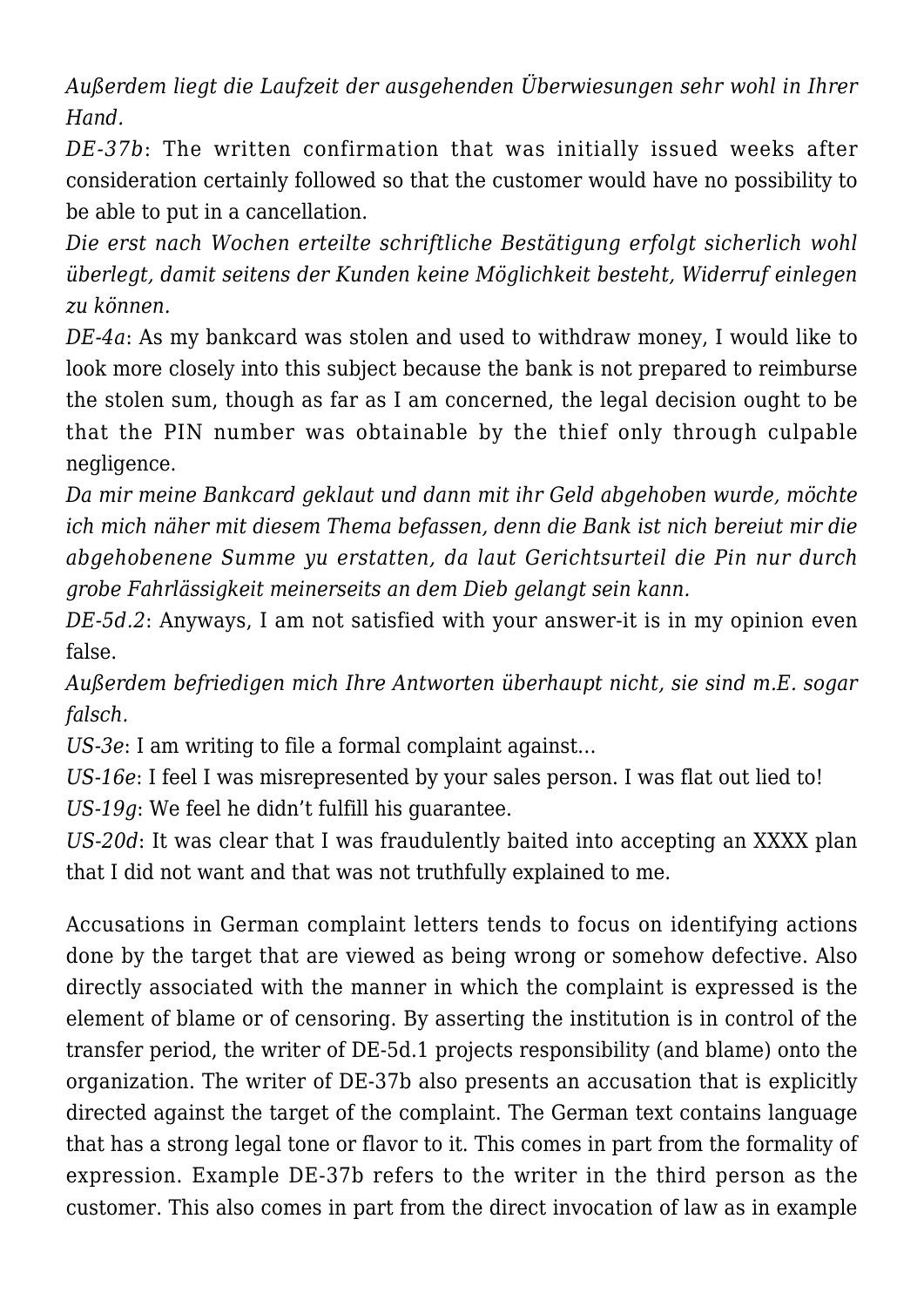DE-4a where the writer asserts what the legal decision ought to be.

The result of this focus on the target of the complaint rather than the complainer and the use of a formal, legalistic style serves to distance the complainer from the complaint and the individuals and/or organization responsible for the complaint. This subtly suggests that the complainer shares no responsibility in the complainable action's occurrence. Even in the case of DE-5d.2 where the writer is making a direct accusation of lying, a formal style is used.

The American texts differ from the German texts in both what is named as the complaint and in the manner of presentation. The complainer in the American data corpus is made the center of attention. Specific phrases such as "I am" (US-3e), "I feel" (US-16-e), and "We feel" (US-19g) direct the attention of the reader to the writer as the object of focus rather then on the specific complaint. This self-centered focus projects an impression of the writer as being affected or impacted by the undesired action that is the object of complaint. The personal nature of the American style of presentation is typified by the accusation of lying made in US-16e. The complainer asserts feelings of being misrepresented followed by an on record charge of lying. Notice as well how the manner in which the accusation is made focuses attention again onto the writer rather than onto the organization's representative being accused of lying.

These accusations culled from both German and American letters of complaint would receive different interpretations within a Gricean analysis. From a German perspective (Neidert, 1998, personal communication), the focus in the American letters upon the complainer at the expense of the complaint is a violation of the relation and manner maxim because the obvious (the complainer being upset or feeling abused) is being made explicit when that sort of information can and should be assumed. Thus, such information does not need to be made explicit within German discourse.

#### *Threats*

Threats are common acts that make up part of the argument constellation and appear frequently in both the German and American data corpi. As is the case with accusations, threats vary in their functions and in how they are performed within each culture. We will first consider threats in German texts followed by threats from the American texts.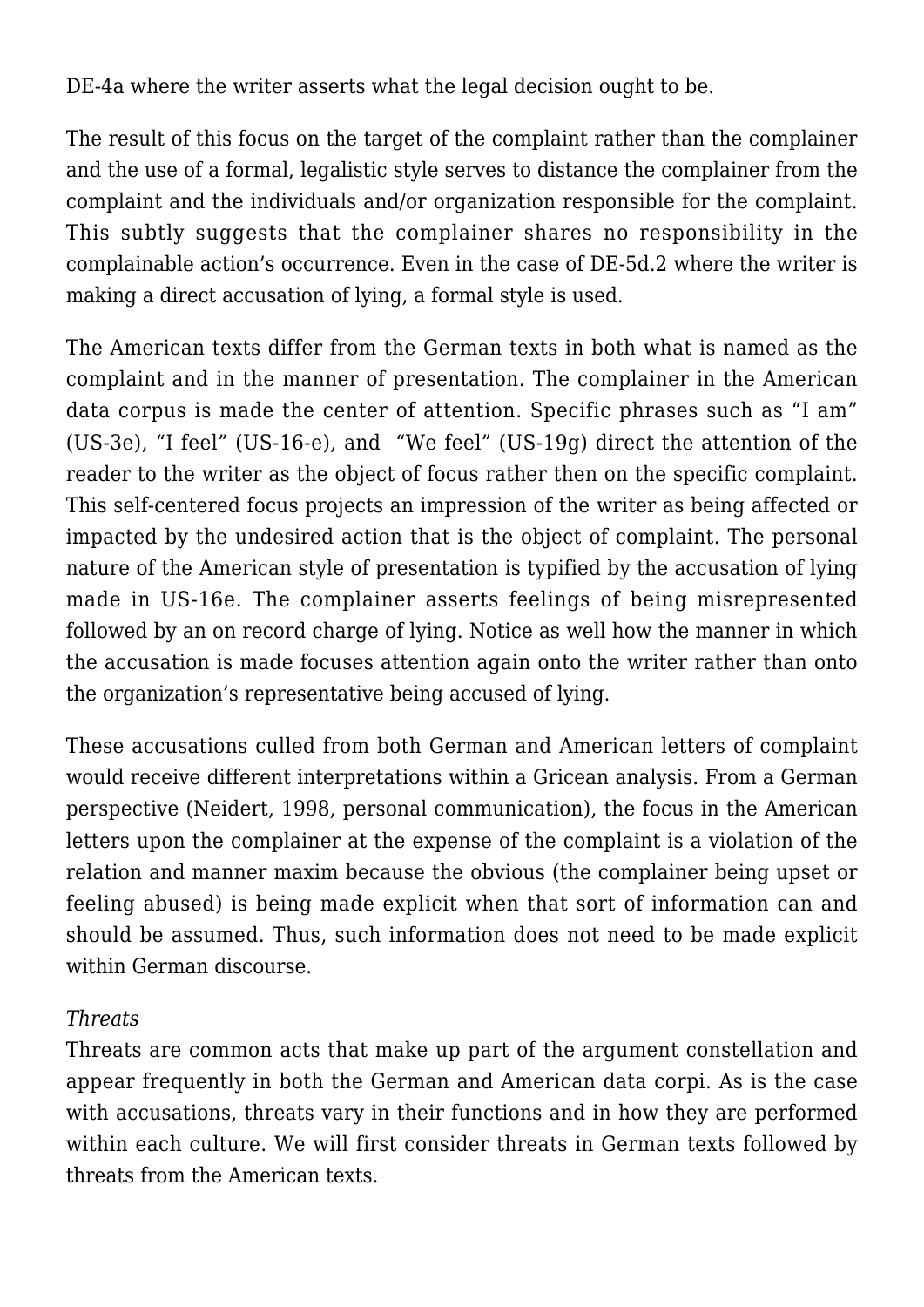*DE-31a*: If you do not pick up the defective washer, which I cannot use for washing, by the 10th of February, 1996 and return the promised 300 German Marks to me, I see myself forced to undertake other steps.

*Falls Sie bis zum 10.Februar 1996 die defekte Waschmachine, die ich nicht zum Waschen benutzen konnte und mir die vereinarten 300,-DM dafür zurückerstatten, sehe ich mich gezwungen, andere Schritte zu unternehmen.*

*DE-47c-1*: If the goods are not delivered by the 31st of December 1996 in the original packaging and free from defects I will withdraw from the purchase agreement. Furthermore, I will feel forced to take further legal steps against you.

*Wird die Ware nicht bis zum 31.12.96 Orginal verpackt und fehlerfrei geliefert, werde ich vom Kaufvertrag zurücktreten. Anderseits fühle ich mich gezwungen, gegen Sie rechlich Schritte vorzunehmen.*

*DE-23a*: Should I not receive a positive decision by the above given date I would like to draw your attention to the fact that I will pass this affair on legally and will insist on the cancellation of the purchase contract.

*Sollte ich bis zum o.g. Termin von Ihnen keinen positiven Bescheid hUSen, mache ich Sie darauf aufmerksam, daß ich die Sache rechlicht weiter geben werde und auf Rückgängigmachung des Kaufvertrages bestehen werde*.

*DE-35a*: If you do not resolve the complaint by 15 January, 1996, and address the above mentioned three points, I will immediately contact the Consumer Advising Center.

*Wenn Sie die Reklamation nicht bis zum 15. Januar 1996, und zwar die obigen drei Punkte betreffend, erledigen, werde ich mich unverzüglich mit der Verbraucher-Beratung in Verbindung setzen.*

Two features are immediately apparent in the German use of threats. First, these threats use the conditional "if-then" clause construction. Threats in the German data corpus are almost always made by identifying a set of conditional expectations. The sense of obligation is specific and temporal in conditional clauses. From a naïve perspective held by some Americans, the German letters would appear to violate the quantity maxim by being over informative. The German letters use sentence structures that are much longer and more complex than equivalent sentences in the American letters. This is an artifact of linguistic differences between the two languages and not of the pragmatic nature of the utterances. The reality of this situation is the opposite – German letters seem to violate the quantity maxim by being under-informative in regards to what the complainer is willing to do next. Contrary to the American notion of "Saying what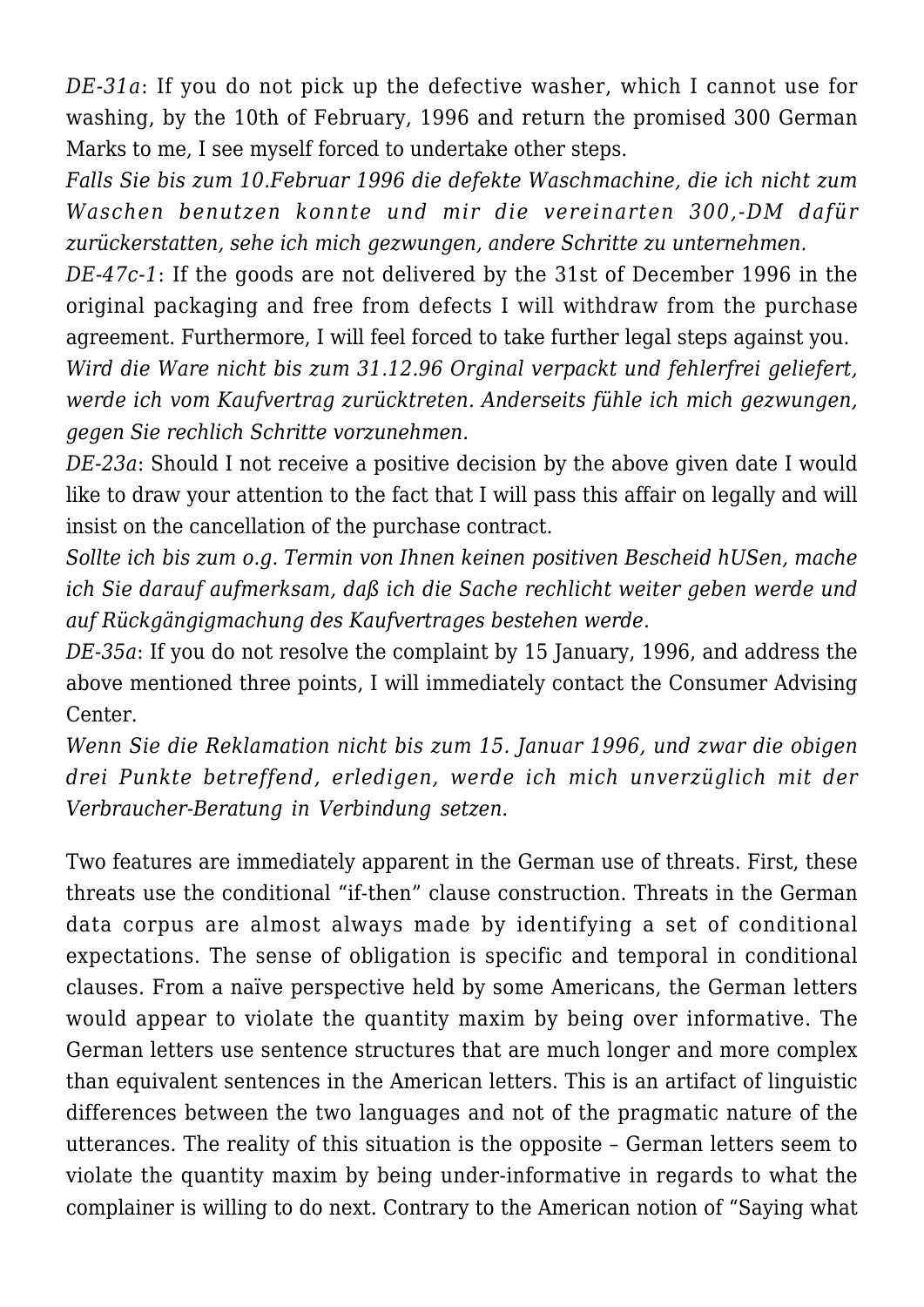you mean" the German complainer hints or suggests future action that is or will be undesirable for the target while not explicitly providing details of the to be pursued action.

In letter DE-31a, the writer invokes a rather vague threat of having to take other steps in the event the defective washing machine is not picked up and the money refunded. For the analyst with footing (Goffman, 1975) in a different (in this case American) culture, it is not at all clear what such steps might be. Yet, writers have points to make and are expected to express these points in ways that are mutually intelligible to other members of their culture within the Gricean interpretive system.

Any analyses of German texts involving complaints requires understanding the nature of the contractual obligations that exist between purchasers and sellers in Germany and how an individual's access to law is managed. Consumers have explicit rights and responsibilities under German civil law. These rights and responsibilities include identification of how long a consumer has to wait for the delivery of goods or what the condition of delivered goods must be in for the consumer to cancel the sales agreement (Stillner, 1997). Further more, consumers are responsible for obtaining this knowledge on their own rather than going to an attorney for this knowledge. The conditional form used to express the threat functions in part as a declaration that the consumer is putting into effect these rights and as such is fully informative in terms of the quantity maxims to interlocutors armed with this knowledge.

The German letters appear to focus on legal or contractual relations and expectations. The exchange of goods or services is privileged over a more personal focus on relationships between the consumer and organization. In example DE-31a where the woman identifies a promise between her and the unidentified organization, the promise refers to a contractual type issue of agreement rather than a personal issue based upon the morality of trust and promise keeping. As with the direct expressions, the German text frames threats using a very formal tone that strongly conveys what the obligations are. Unlike the American texts where the individual pronoun "I" was used to focus attention on the writer, phrases such as "I would like to draw your attention to the fact" and "I see myself forced to take other steps" transform the pronoun "I" from that of a person who exists in a relationship with the reader of the text to that of the "I" as a separate legal entity specified in a contract.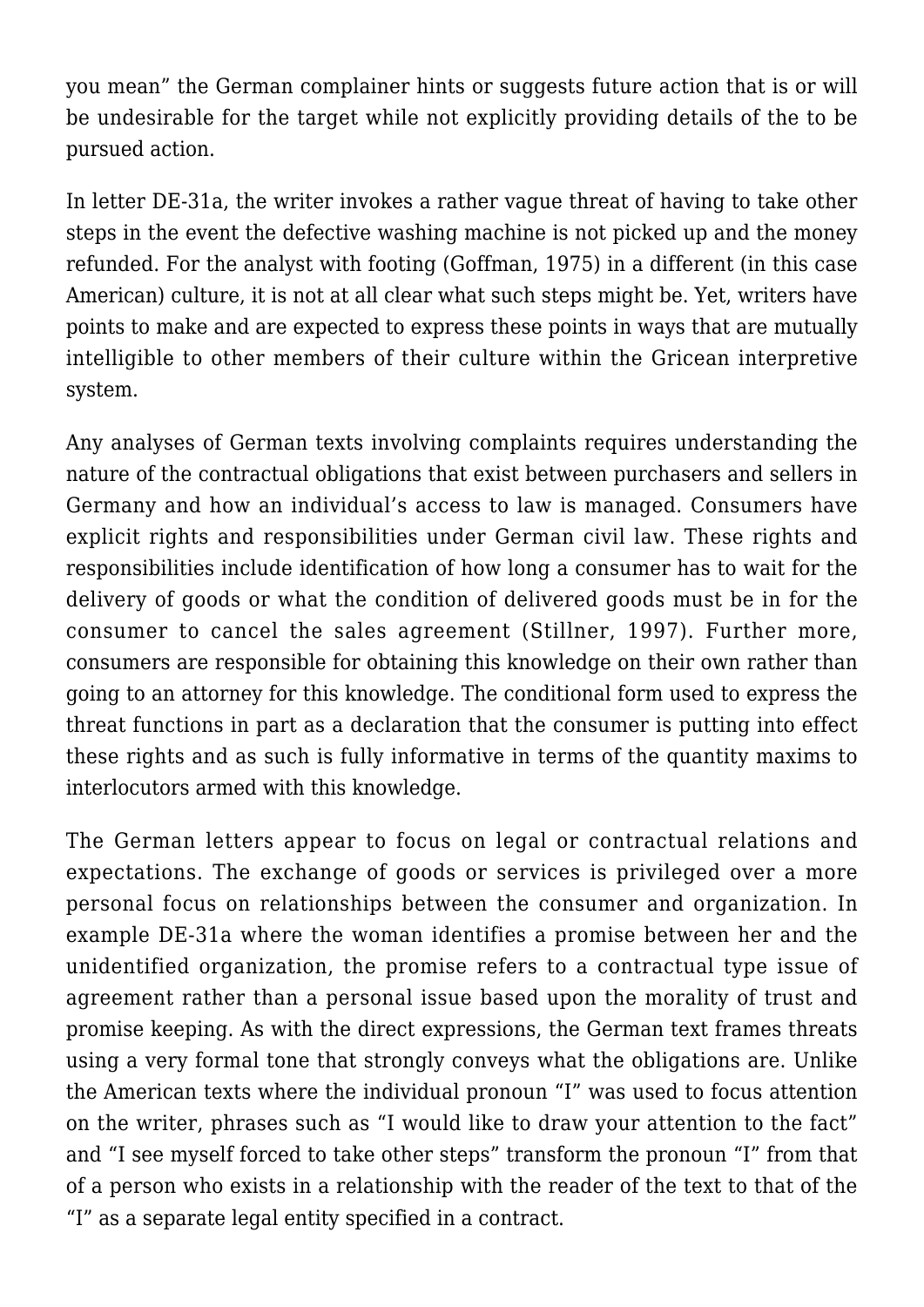Example DE-47c-1 has qualities different from the other German examples. The threat contains a strategy we identify as *tattletale*. In tattletale, writers threaten to inform the third party complaint agency about the disagreement between the consumer and the target of the complaint. As third party complaint agencies, the German Verbraucher Zentrale and the American Better Business Bureau accept reports from consumers about troubled interactions and work to inform consumers on how to protect their interests in the market economy. One of the functions served by the third party complaint agencies is to act as a record keeper of organizations and the complaints directed against these organizations by dissatisfied consumers. The "tattletale" occurs where negative information is kept by the third party complaint agency and made available to other interested parties. Tattletale is a form of censure. While this example has the "I am telling on you" quality that is the mark of tattletale, it follows the German style of the conditional form that expresses the actual act indirectly. The writer identifies three points made explicit earlier in the letter that must be addressed to avoid the threat of censure. If the contractual obligations are satisfied then the "telling" portion will be defeated.

The American letters present threats in ways distinct from threats presented in the German examples.

*US-22e*: I wanted to make you aware of a recent situation and allow you to attempt to remedy it before contacting the Better Business Bureau.

*US-25b*: You will receive much better word of mouth advertising from me if you are cooperative and refund my VISA account. If it turns out that working with you has been more trouble than pleasure, I will certainly let others know that this package is no more than a high-pressure sales/unprofessional customer service enterprise.

*US-23d*: Carbon Copy: The Better Business Bureau

*US-26c*: You took advantage of two senior citizens. We are determined to see to it that you are not allowed to do the same to other people senior citizens or otherwise. CC: Attorney General, Better Business Bureau, Mr. X-attorney at law.

The writers of letters US-22e and US-25b use the conditional form as we observed in the German data. The differences are found in the content rather than the form of expression. Where the German threats focus on the contractual nature of the exchange and imply what might be done, the American threats make explicit what will be done as well as containing a strong flavor of personal contact and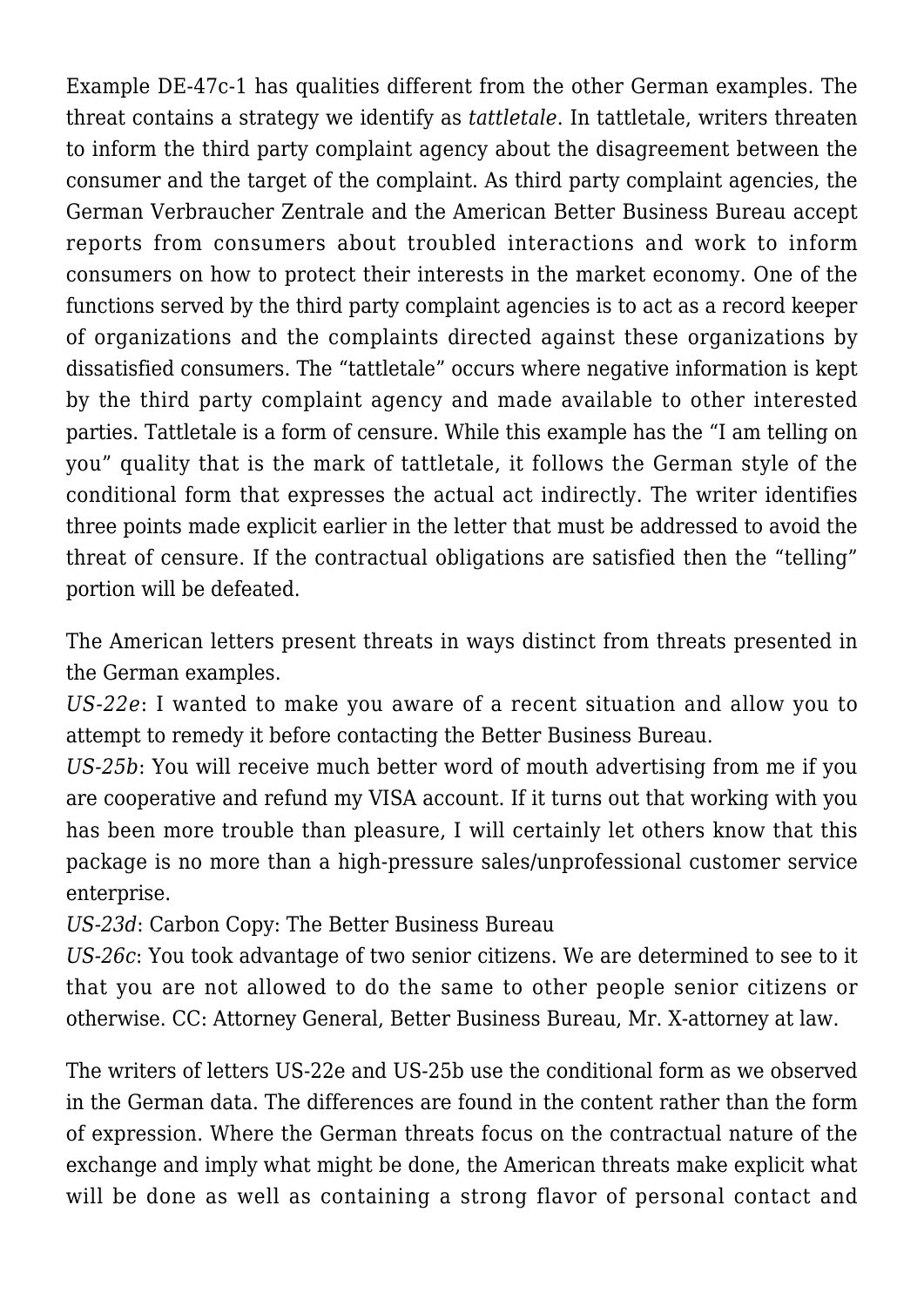connection. Example US-22e emphasizes the willingness of the writer to allow the target of the complaint the opportunity to avoid censure while also specifying the tattletale act of telling the Better Business Bureau about the complaint and offending organization. Example US-25b has the writer invoking a threat of personal censure. The emphasis is placed upon interpersonal cooperation rather than on adhering to any contractual or legal norms. Notice as well the very explicit detail provided in example US-25b about what the writer will do if the complaint is not resolved.

Example US-22e is similar to the German example DE-35a in its use of the tattletale strategy to convey the threat. American complaint writers use tattletale strategies for the majority of threats. Tattletale, though recognized by German writers as a threat form, occurs only infrequently in German texts. The discrepancy in frequency of use suggests these differences are a matter of cultural preferences and not due to a pan-cultural interpretive system. At the same time, presence of this strategy in each culture suggests interlocutors are able to perform and recognize strategies favored by the other culture. This recognition of strategies across cultures is not unique to complaints. Scollon and Scollon (1995) show how speakers in Hong Kong recognize and make use of topic first and topic delayed discourse systems depending upon the cultural contexts speakers find themselves in.

The American texts also differ from the German by presenting threats and tattletales as actions already taken or being taken. A common strategy found in the American letters is to send a "carbon copy" of the letter to the Better Business Bureau or other third party settlement agency as is done in example US-23d. This is the sort of action done where censure or "tattling" is one of the primary goals. Tattletale moves of censure indicate a relationship already soured rather than the focus on legal and contractual issues found in the German texts.

Letter US-26c continues this theme of presenting ongoing action rather than conditional threat. The writers, self-identified as two senior citizens, are complaining about a contractual failure. Significant is the emphasis they place on how they feel taken advantaged of. They take the moral high ground in asserting their letter is to censure the organization and to prevent future untoward behavior. The interjection of personal feelings and use of personal accounts are features common to these American letters.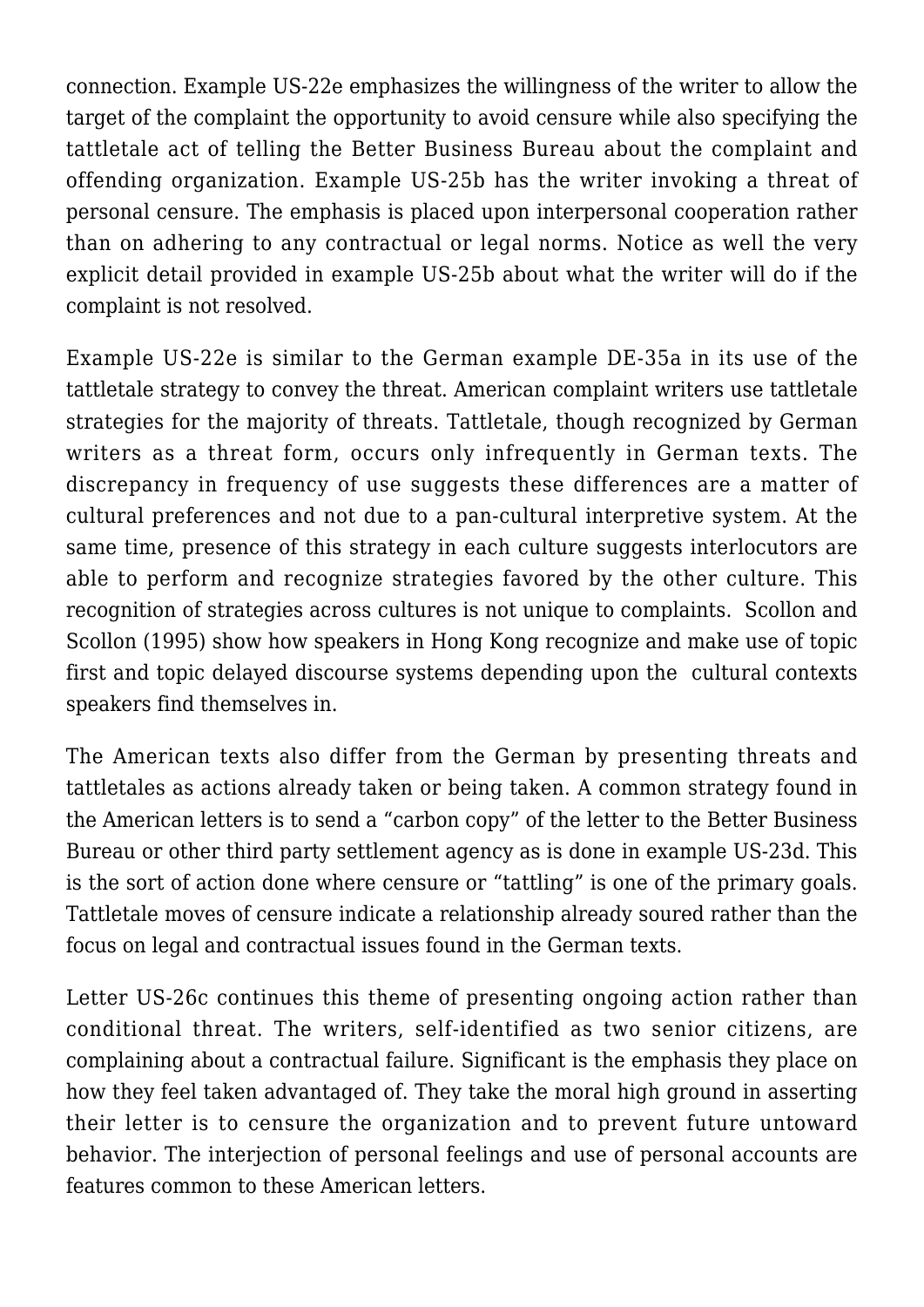Both the German and American letters make reference to the legal systems of each culture respectively. When Germans invoke the threat of law they do so through referencing initially to common assumptions shared about contract periods, etc. When legal representation is identified, German letters refer to such representation as "my attorney." This suggests the writer has a specific lawyer designated to take further legal action if needed. Americans, though viewed as being especially litigious, have a much more general and somewhat ambivalent use of law in terms of complaints. Instead of directly making use of personal attorneys, Americans seem to limit themselves to "public law" or the legal apparatus designed to handle grievances that are seen as offenses against the public at large rather than against just an individual. The most common use of law in the American letters is found in references to the State Attorney General's offices, usually in the form of "carbon copy" attachments.

#### *Expressions of emotions*

Expressions of emotions are directly tied into the manner maxim and are culturally dependent for their interpretation.

DE-4a: I do not want to be satisfied with this decision.

*Mit diesem Beschluß möchte ich nicht zufrieden geben.*

De-17a: I am no longer willing to wait for the sofa

*Sehe ich mich meinerseits nicht mehr länger gewillt auf das sofa zu.*

De-26a: As you can see, there is an enormous difference between your price and the price in Italy and I think that is not correct.

*Wie Sie sehen besteht zwischen Ihrem Preis und den in Italien ein enormer unterschied und genau dies halte ich nicht für korrekt.*

The German complaint writer tends to be reluctant to openly express feelings. The German society is reserved in nature and expression of feelings within a formal context such as business settings (Randlesome, 1994) is viewed as being a violation of the manner maxim whereas we have already seen how the American writers feel free to express personal feelings and to focus attention on the complainer rather than the complaint. Further more, American complaint letters often contain what Pomerantz (1986) refers to as "extreme case formulations to indicate the strength of the emotion being expressed as in:

PB-1a1 Extreme displeasure

PB-1f1 Extreme dismay and shock

AB-19a I am appalled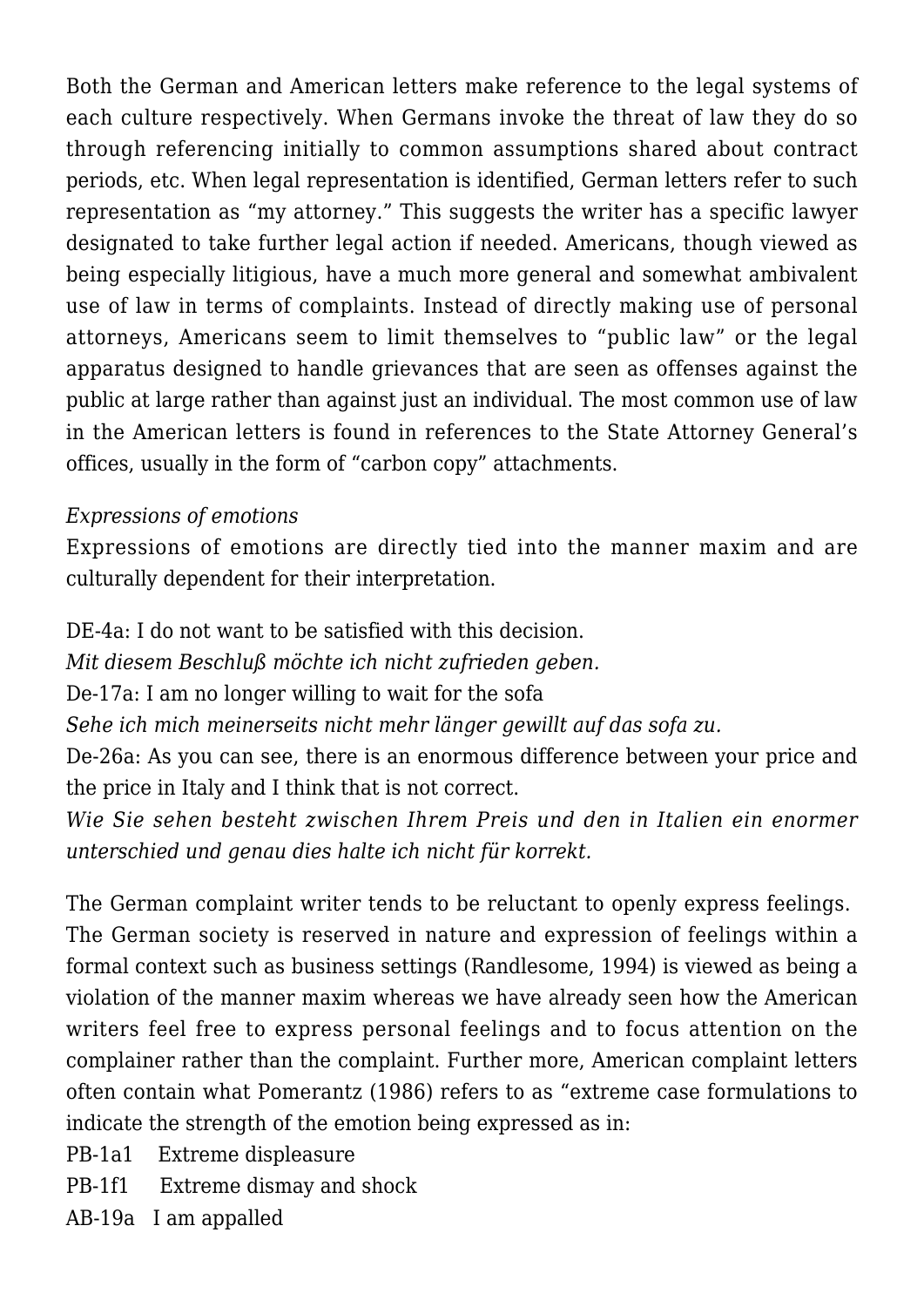These cultural preferences result in very different Gricean interpretations as to what constitutes adherence and violation of the CP and Conversational Maxims.

# *Popular opinion*

The American letters contain a category of popular opinion that is virtually absent from German letters of complaint. This strategy of Popular Opinion is a form of argument by public opinion where the fact that more people besides the letter writer share the same complaint serves as a warrant in support of the writer's claim that a complaint worthy situation exists.

PB-1a1: I was not alone in my state of annoyance at this misleading ad—three other women were also quite upset.

PB-1f1 : Many of my friends, neighbors, and coworkers have similar opinions. US-26d2: All in all, 64 people were so frightened of the plane and its mechanical problems…

# *Rules and Relationships*

The above examples from German and American complaint letters highlight some of the differences found in complaints as argument within each culture. Conley and O'Barr (1996) provide a framework against which the pragmatic preferences of Germans and Americans can be understood. Conley and O'Barr (1996) suggest social action between individuals and institutions can be arrayed along a continuum anchored respectively by "rules" and "relational" orientations. These orientations comes out of their work on interactions between individuals and the legal system in small claims court actions within the United States. People accessing the informal justice system in America (plaintiffs, judges, attorneys) take either a rules or relational orientation in how they present and manage expression of grievances.

People who express complaints from a rules orientation view the rules and principles as a set of universals that ought to be indifferent to issues of status or power. The universality of such rules and principles is in part to ensure equal footing among individuals. Contractual symmetry is provided for in how the rules are structured. Thus, one turns to these social/contractual rules in order to obtain proper redress once wronged. Social organization is seen as a network of contractual opportunities and contractual responsibilities. Obligations are codified within the set of rules used to govern social order. A key feature of contractual relations is the stability and predictability that results (Williamson, 1985). Knowledge of rules and one's position relative to the rules ought to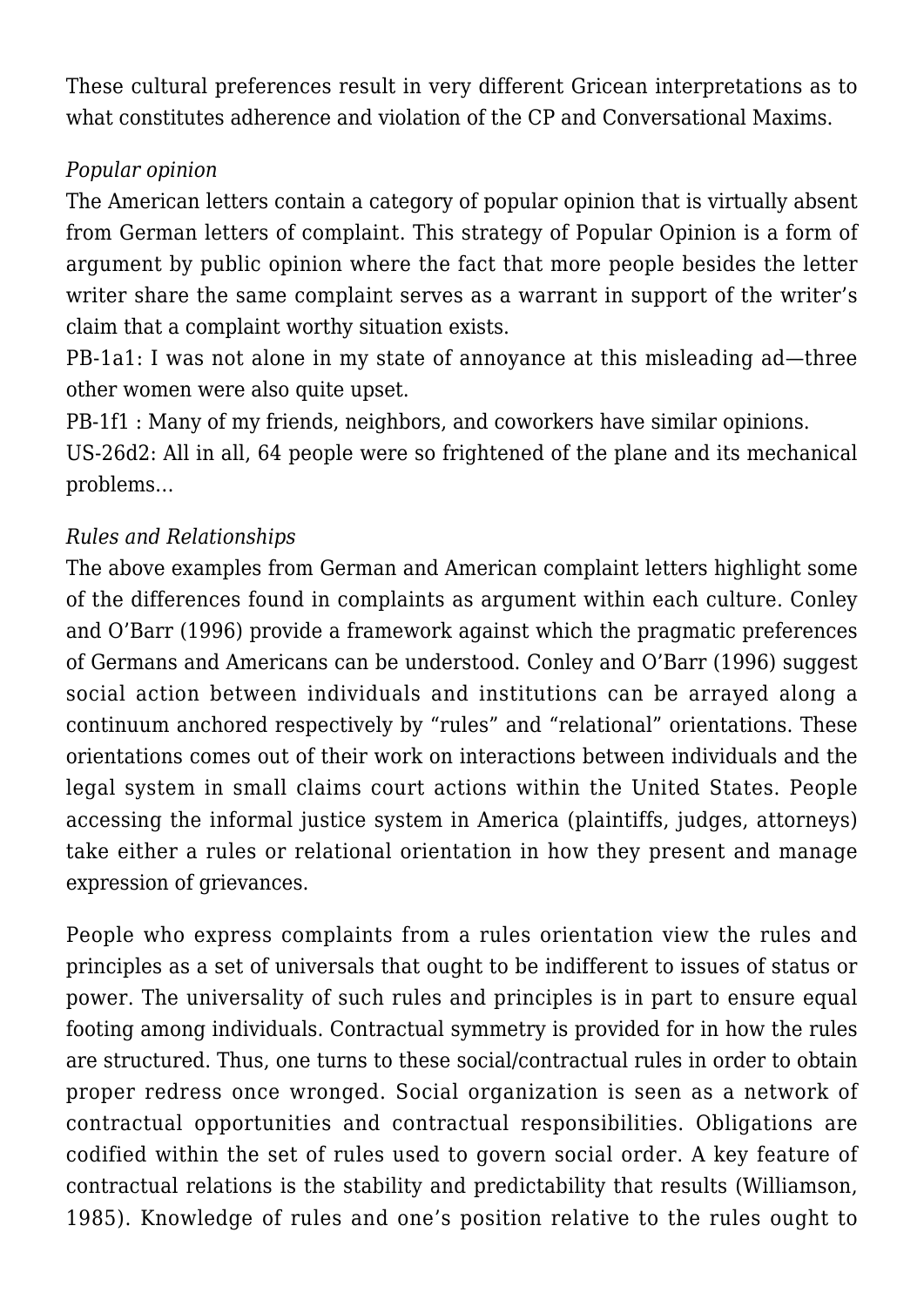produce regularized and predictable outcomes. Finally, there ought to be a visible orientation to legal and processual rules in the presentation of one's grievance. This orientation translates to expectations about the type of material used to support one's grievance and claims.

People who express complaints from a relational orientation view social relationships and one's footing within a social network, i.e., status and power, as superceding contractual rules and principles. Personal understandings and expectations within the perceived relationship are the basis for obligations. Obligations are judged in relationship to individual understandings and beliefs rather than upon legal prescriptions and explicit contractual beliefs. Grievance management becomes a process of deciding individual cases relative to social merits and proprieties. Judgment is personalized to the situation. The type of information deemed important to a relational orientation emphasizes one's place within a social network and subsequent expectations. Entitlement belongs to the individual rather than to the larger social order. Finally, social rules for appropriate behavior get emphasized over contractual or legal rules.

Each of these orientations provides a different set of motives for action and normative obligations sustained by each person when entering into an interaction. Key differences between German and American complaints can be seen using a rules & relationship continuum. German consumers favor a rules orientation where American consumers favor a relational orientation in the making and managing of their complaints. Understanding these two orientations and how each orientation represents culturally preferred preferences for making arguments in the form of complaints provides the MDA analyst with inforamtion necessary to apply a Gricean analysis when filling in missing premises and reconstructing the argumentative discourse.

#### *Summary*

Cultural differences exist in the type of preferences that guide both action in the form of discourse, i.e., naming, blaming, and claiming, and in how what constitutes a deviation from the Gricean principles is determined. Any form of argument analysis such as MDA must take into account the cultural differences when performing analyses if overly or underly charitable interpretations are to be avoided. Studying argument schemes across cultures as has been done here is one fruitful way to obtain this needed cultural knowledge and to bring culture back into the analysis of argumentation.